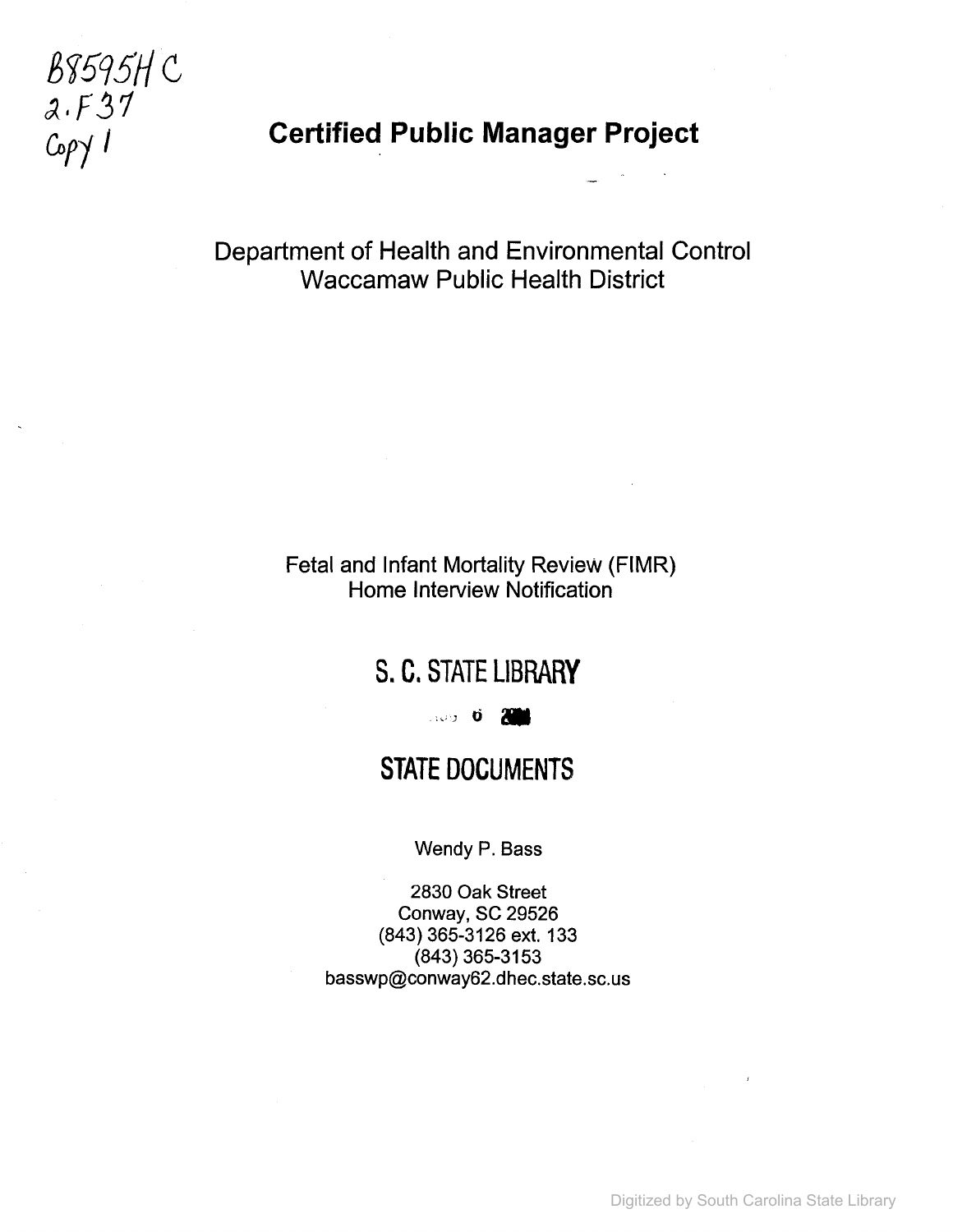#### **Project Statement and Goal**

The Waccamaw Public Health District established a multidisciplinary community based Fetal Infant Mortality Review (FIMR) Work Group. Although the Waccamaw Health District consists of Georgetown, Horry, and Williamsburg Counties, this project will focus on Horry County. The purpose of the FIMR is to identify gaps in the health care system but not to address quality of care issues. The Work Group abstracts medical and health department records, interviews parents, reviews each case and aggregates the de-identified information. The Work Group looks at fetal deaths (a fetal death is required to be reported in South Carolina if the fetus has completed or passed the twentieth week of gestation or weight of 350 grams or more), neonatal deaths  $(0 - 27$  days), and post-neonatal deaths (28 days  $-1$  year). SC Vital Statistics Laws and Regulations.

Once a death occurs, notification is sent to the Horry County Vital Records office. The staff in that office records the information on the FIMR log and notifies the home interviewer of the loss. The staff obtain an unofficial copy of the birth and/or death certificate or fetal death certificate, and baby's and/or mother's health department chart number (which is then noted on the log). A case number is then assigned and a folder created for all of the gathered information and the FIMR Administrative Coordinator is notified of the loss.

- 2 -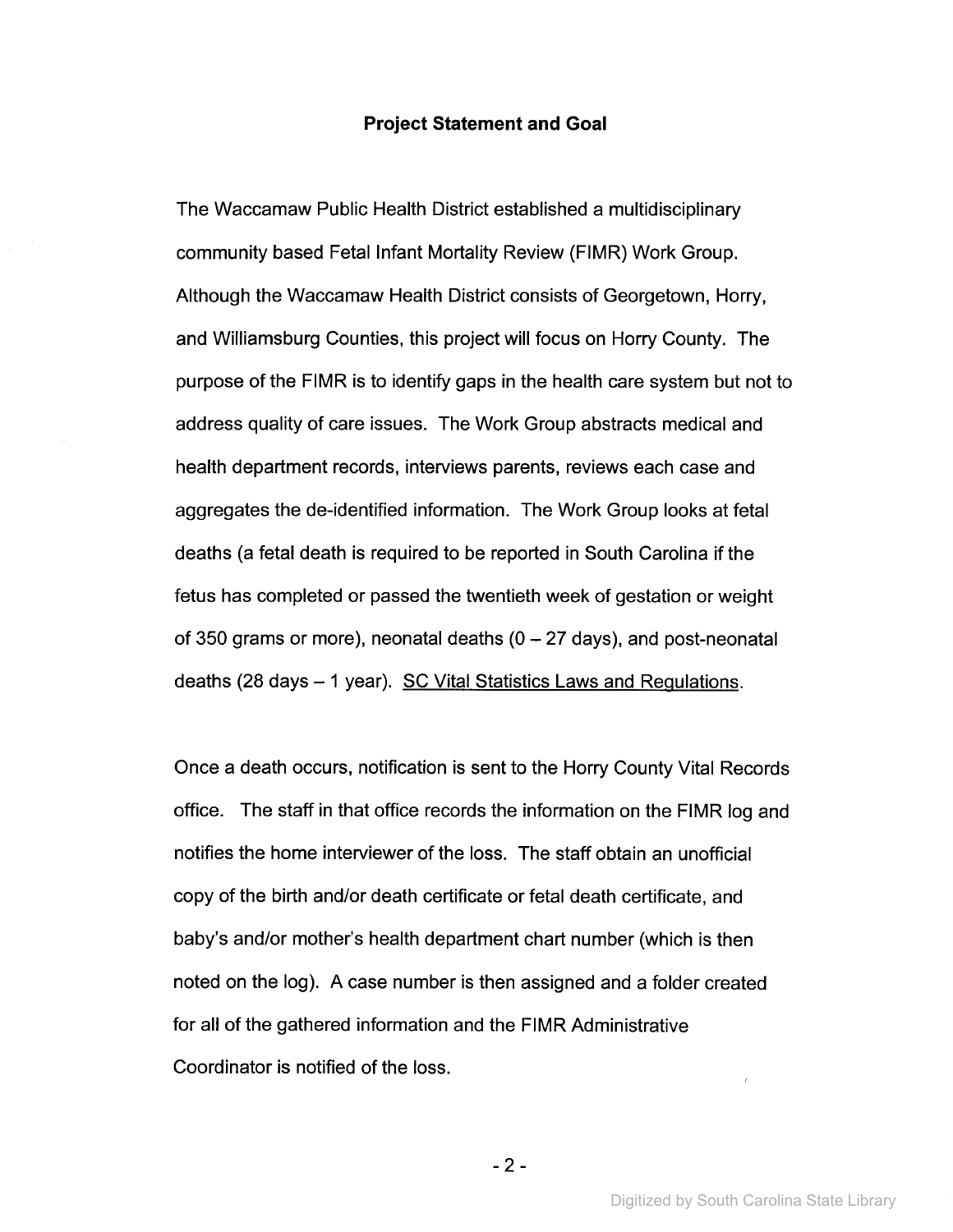There is only one Vital Records office in Horry County. It is located in Conway, South Carolina and is staffed by two full-time employees. Horry County is a large county with one Level I hospital, two Level II hospitals, and a large number of funeral homes, hence there is a large volume of requests for both birth and death certificates. Due to the demand of their external customers, Vital Records staff often place the FIMR notifications in the log notebook until one of the staff members is available to make the necessary copies and send notifications. This has created a lag time from when the loss occurs and when the home interviewer is notified. This lag time makes it difficult for the home interviewer to complete the interview process due to the fact that parents who experience a loss are not willing to relive a loss that occurred weeks or sometimes months earlier.

When the home interview does not take place, it makes it difficult for the Work Group to identify what gaps in service might have occurred and does not give the Work Group a feeling for the parents' perception of the services needed or received.

As the FIMR Administrative Coordinator, my goal is to decrease the time between the loss and notification of the home interviewer to fifteen working days in ninety percent of all cases, by June 2001. This change will allow the home interviewer to work with recent losses. Hopefully, this will increase the willingness of the parent(s) to participate in the FIMR.

- 3 -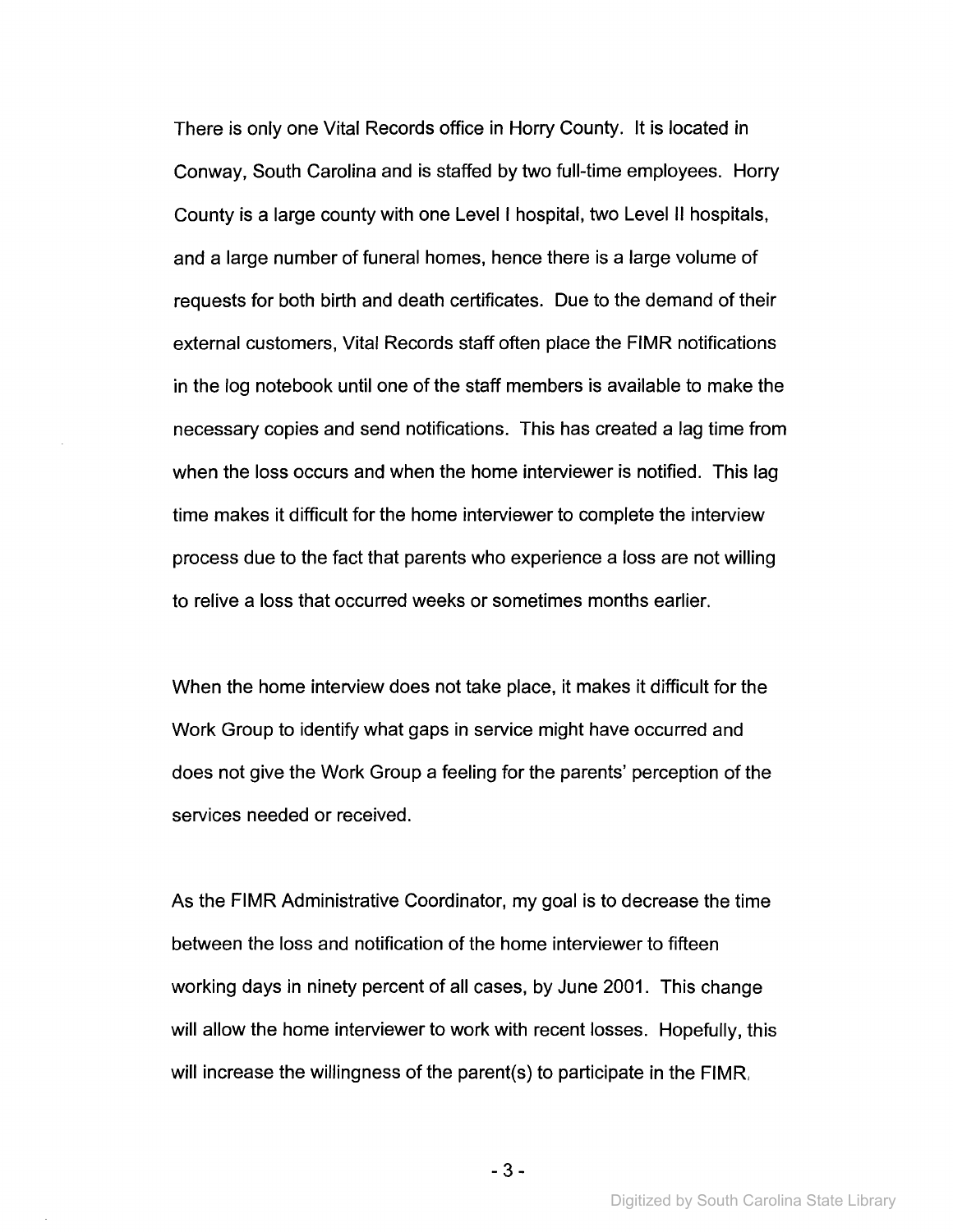home interview process. Increased participation by the parent(s) of the deceased child will enhance fetal infant mortality prevention efforts.

 $\frac{1}{2}$ 

 $\sim$ 

 $\mathcal{A}^{\pm}$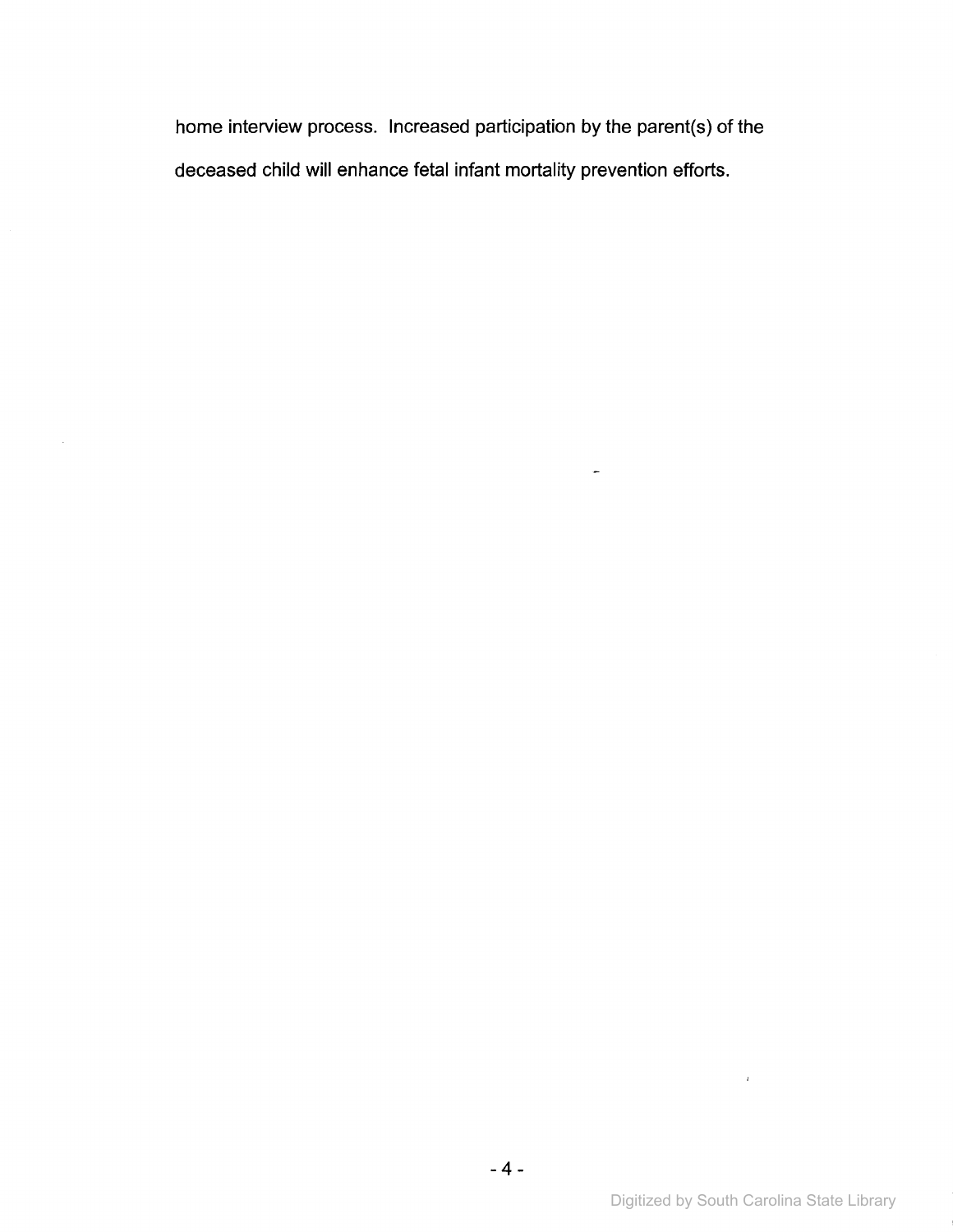#### **Cause Analysis**

The Horry County FIMR Community Work Group, which consists of staff from local and regional hospitals as well as staff from the South Carolina Department of Health and Environmental Control, met and discussed the need for quicker notification of the home interviewer after a parent(s) experiences a loss. The Work Group felt that lag time in the notification process is due to the fact that the Horry County Vital Records office is staffed with only two full-time employees. As I previously stated, Horry County is a large county with one Levell hospital, two Levell! hospitals, and a large number of funeral homes, and only one Vital Records office. Because of external customer demands, the FIMR notifications are often placed aside until staff is available to make the necessary copies and send notifications. The Work Group felt that if the sometimes lengthy lag time could be reduced, parents who experience a loss would be more willing to participate in the FIMR home interview process.

In order to calculate the average length of time between when the loss occurred and when the home interviewer was notified, the Work Group determined that the thirty-two FIMR records for Horry County from January 1999 - October 2000 should be audited. I audited the records and documented the date the loss occurred and the date the home interviewer was notified. It was then necessary to calculate the working

- 5 -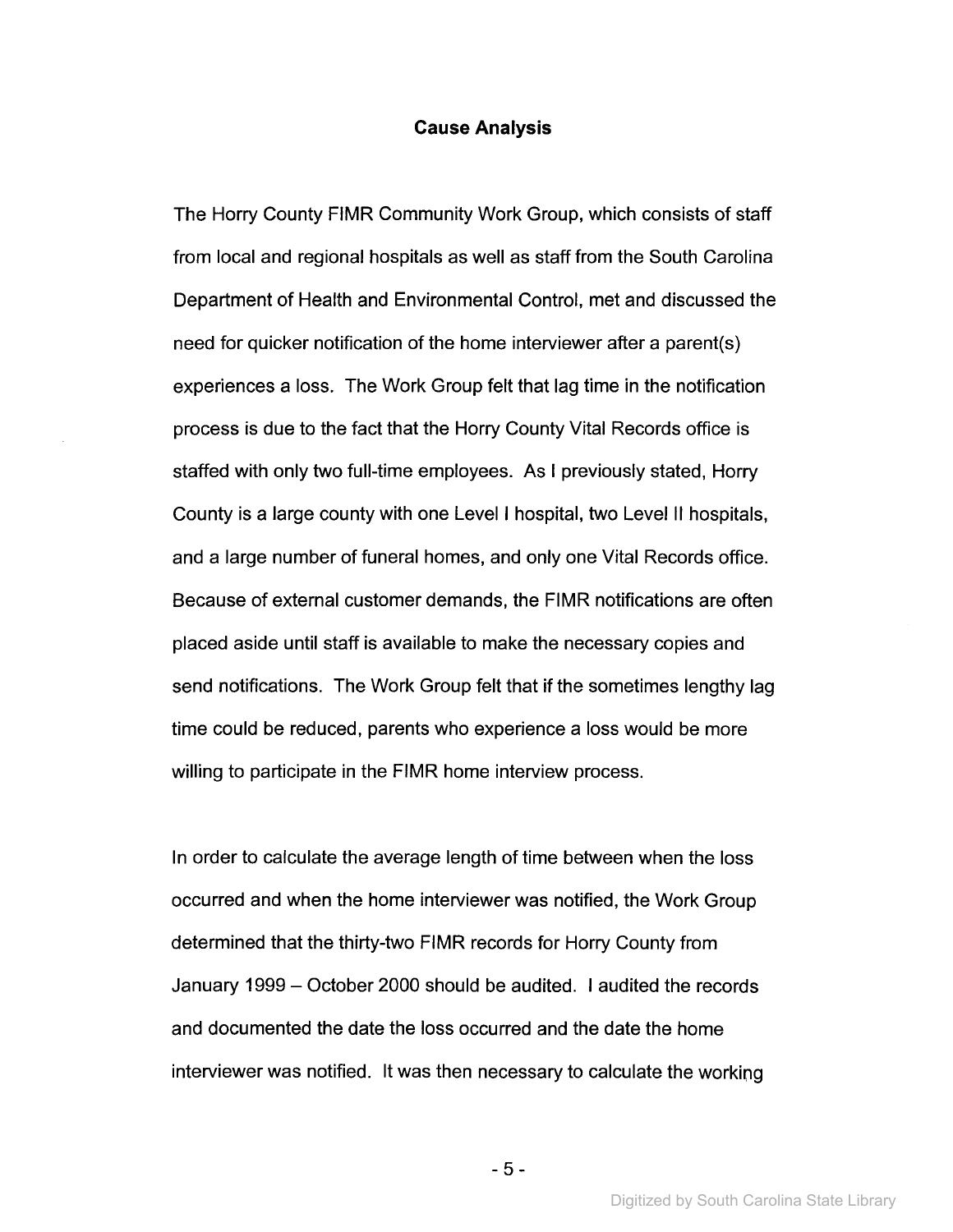days between the two dates. Once the calculation was completed, the total number of days for each record was entered into a database and averaged. The audit showed that there was an average of thirty-four days between the date the death occurred and the date the home interviewer was notified. The most days or worst case was eighty-eight days, while the least days or best case was five days. Additional statistical analysis showed that the median was twenty-nine days.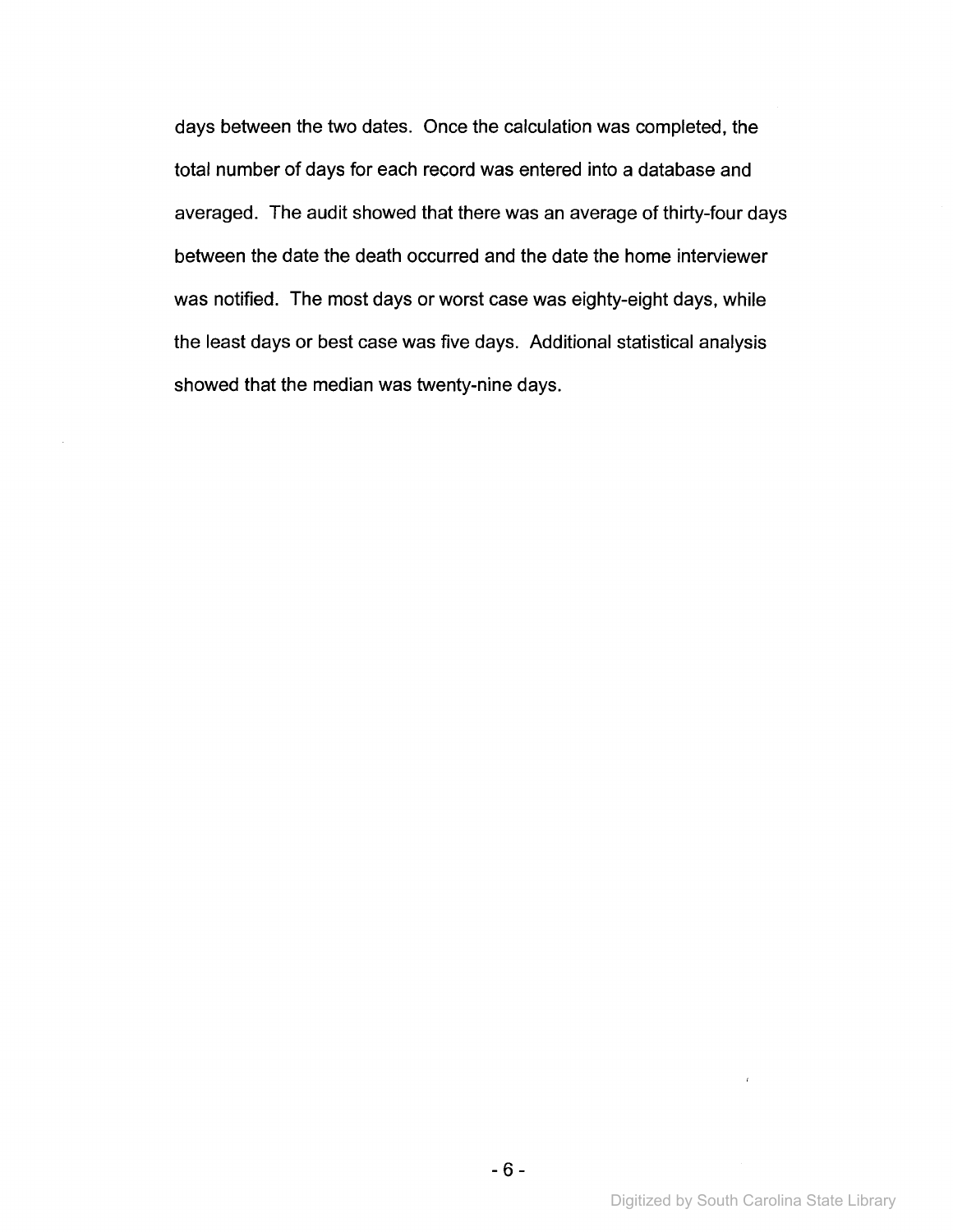#### **Implementation Plan and Evaluation Method**

Using the statistical data that was gathered through the audit, the Work Group concurred that the median of twenty-nine days between the date of the loss and the date the home interviewer was notified needs to be decreased. My goal, as the FIMR Administrative Coordinator is to decrease that time by fifty percent.

The current notification process states that the County Vital Records staff records the information on the FIMR log and notifies the home interviewer. They then obtain the unofficial copy of the birth and/or death certificate or fetal death certificate, and baby's and/or mother's health department chart number, and note it on the log). A case number is assigned and a folder created for all of the gathered information and the FIMR Administrative Coordinator is notified.

Due to the high demand for services placed on the two full-time employees in the Horry County Vital Records office by external customers, FIMR notifications are often placed aside until one of the staff members is available to make the necessary copies and send notifications. Ideally an additional staff member in this office would help alleviate the pressure placed on the current staff to meet the demand of both their external and internal customers. However, at this time, due to budget constraints,

Digitized by South Carolina State Library

- 7 -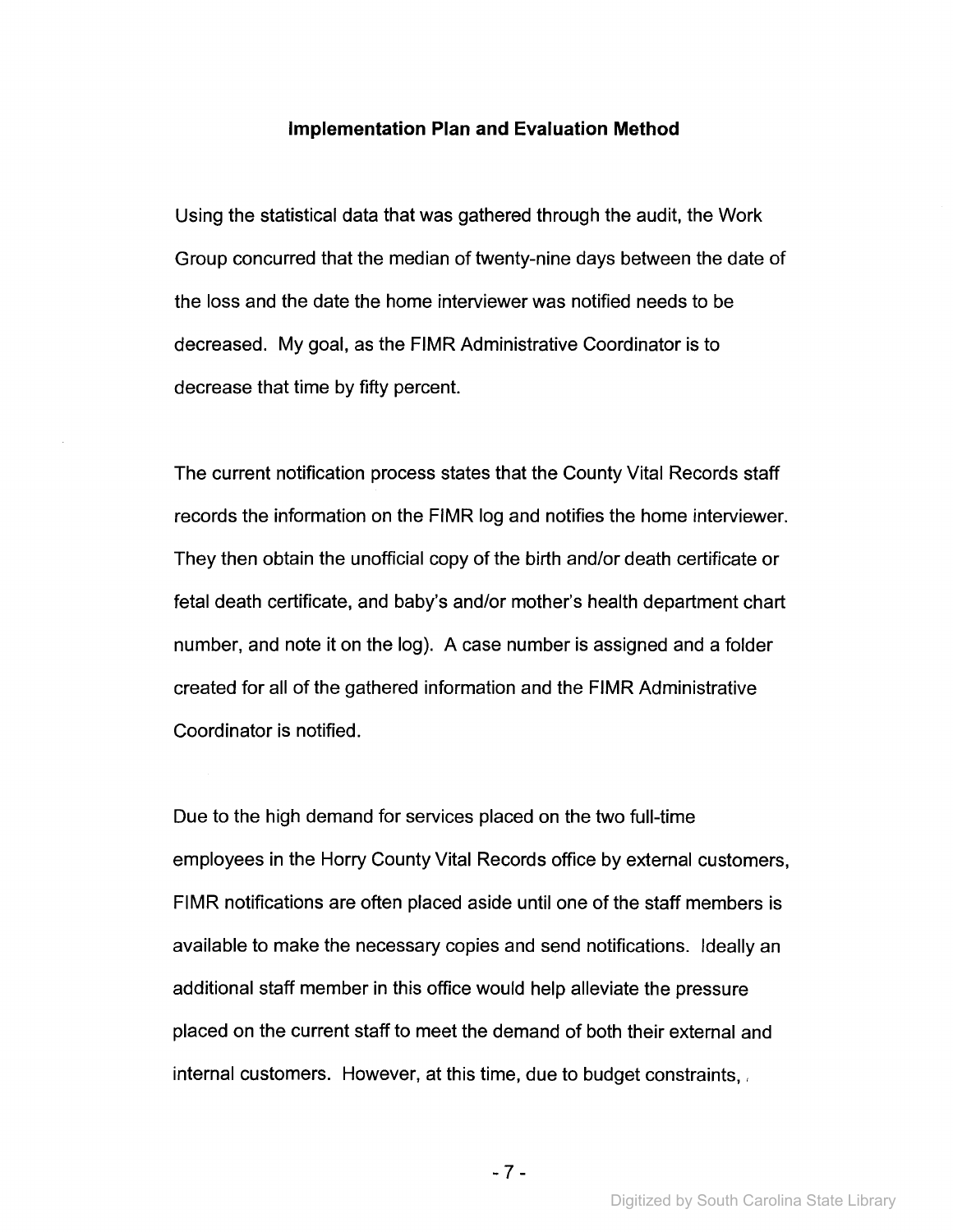placing an additional staff member in this office is not an option. Therefore, the notification process must be modified to meet the goal of decreasing the notification lag time by fifty percent.

The first part of the process that I evaluated was how Vital Records get notification of losses and what they are required to do according to the SC Vital Records Procedures Manual. The County Vital Records is notified by each hospital when a fetal death occurs. The hospitals complete the Fetal Death Report and send it to the County Vital Records office. The County Vital Records staff reviews the report for completeness, signs and dates the report, and makes a copy for the FIMR file. The original is then sent to the State Vital Records office. The hospitals and/or coroner's office complete a Burial-Removal-Transit permit on infants and children who are born live and later die in/or outside of the facility. These permits are sent to the County Vital Records office and logged in by permit number. The funeral home that the body was released to is responsible for filing the death certificate with the County Vital Records office. Once the funeral home files the death certificate, a copy is made and placed in the FIMR file. The County Vital Records staff also pulls and makes a copy of the Certificate of Live Birth for infants and children who were born alive and places it in the FIMR file. Once all of the documents have been gathered, the Vital Records staff assigns a FIMR case number to the death and log it in the FIMR logbook. They then complete the FIMR notification form,and

- 8 -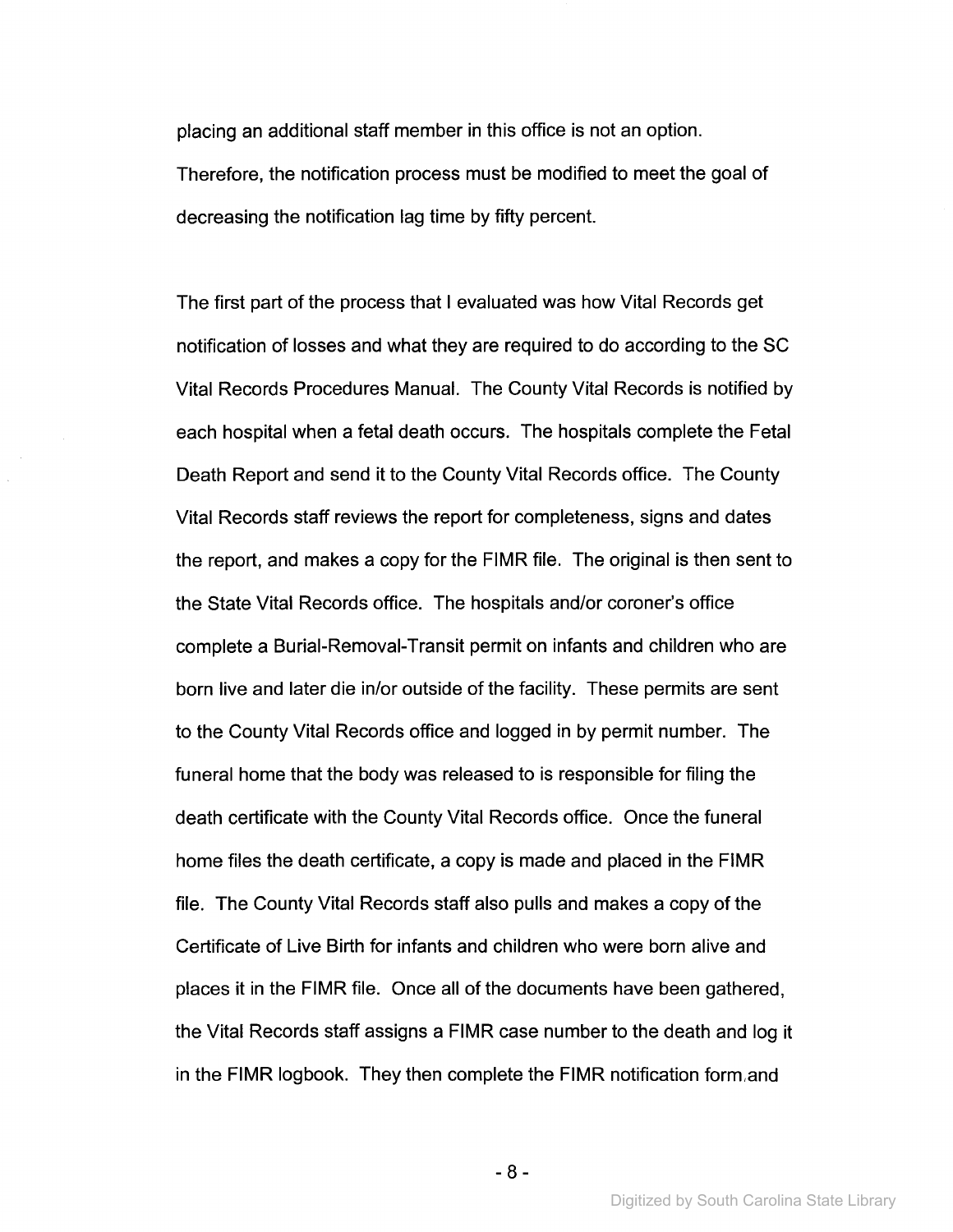make copies for the home interviewer, the FIMR Administrative Coordinator, the hospital record abstractor, and the FIMR file. The Work Group evaluated the current process and determined that due to the large demand for services placed upon the current County Vital Records staff by external customers, and the fact that the FIMR Administrative Coordinator was creating a duplicate FIMR file to be maintained at the District office, the County Vital Records staff no longer need to create a FIMR file. They will now make the required copies of the Fetal Death Report or Birth and Death Certificates for the State Vital Records office and prior to sending their weekly reports to that office make a copy and send it to the FIMR Administrative Coordinator.

The FIMR Administrative Coordinator will then assign the FIMR case number, log the death in the FIMR logbook, complete the notification form, and notify both the home interviewer and the hospital record abstractor. The Work Group believes that this will decrease the notification lag time that is occurring. In addition to the change made in the County Vital Records office, one of the Level II hospitals will begin to call losses that meet the FIMR criteria (outlined in the Project Statement) directly into the Waccamaw Health District Central Intake Unit. This Unit takes Home Health Services and Family Support Services referrals for the three counties in the district. When the hospital calls the fetal or infant loss into the Central Intake Unit, they will obtain the necessary information and

- 9 -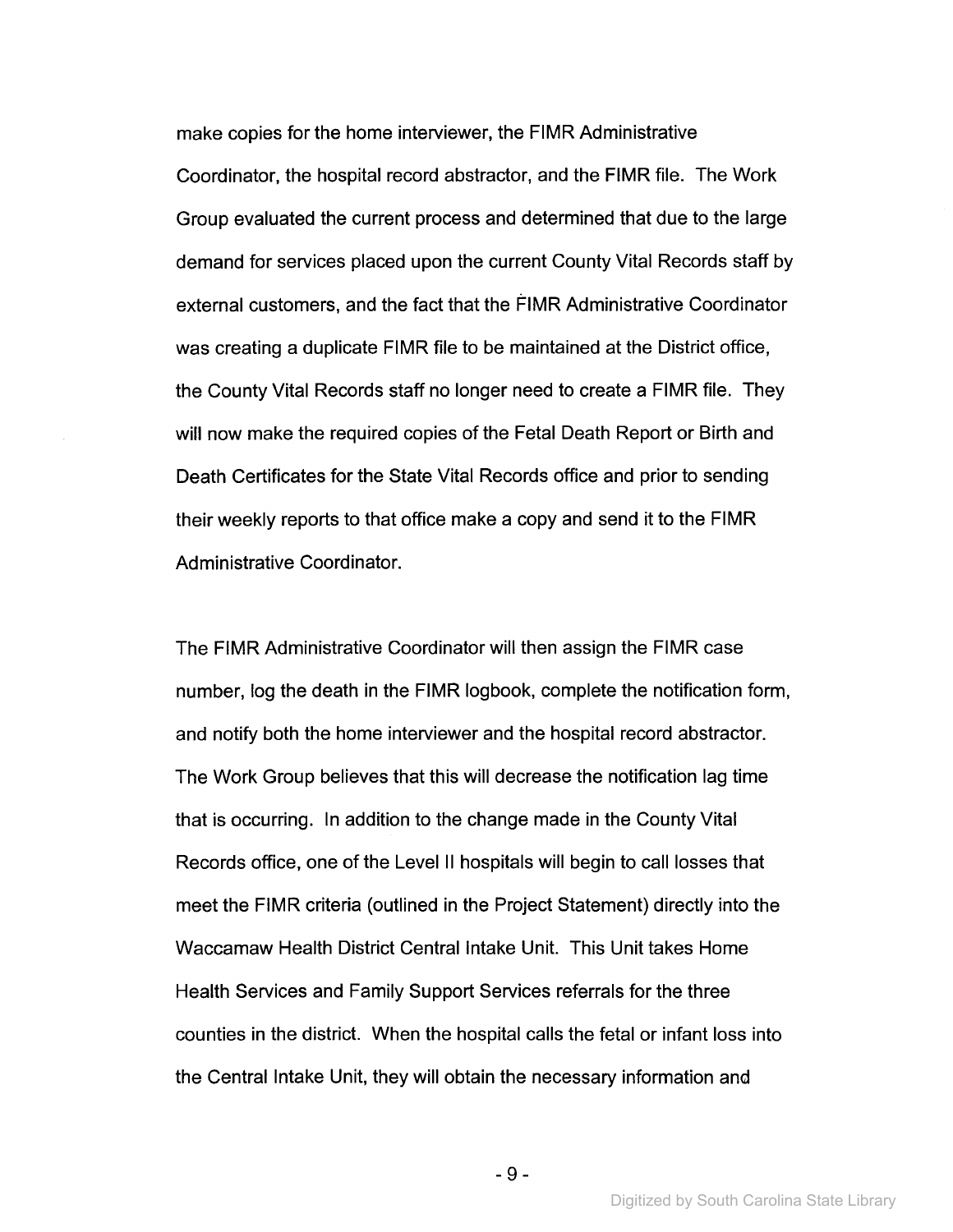notify the FIMR Administrative Coordinator. It is believed that this change will also have an impact on the timely notification of the home interviewer. Both of these changes will take place in January 2001. The FIMR Administrative Coordinator sent the County Vital Records staff a revised FIMR notification process in December and attended the December 2000 Central Intake Unit staff meeting. The FIMR referral form and process for completing the form and the criteria that must be met for a death to be considered a fetal death were distributed and reviewed.

The changes made in the FIMR home interviewer notification process will be evaluated on a quarterly basis following the same criteria that I used in my initial audit. The results of the audits will be reported to the Work Group in June 2001. If the goal of reducing the notification time by fifty percent has not been meet, then the Work Group will evaluate the barriers that prevented the goal from being met and brainstorm as to what the next steps are that need to be taken.